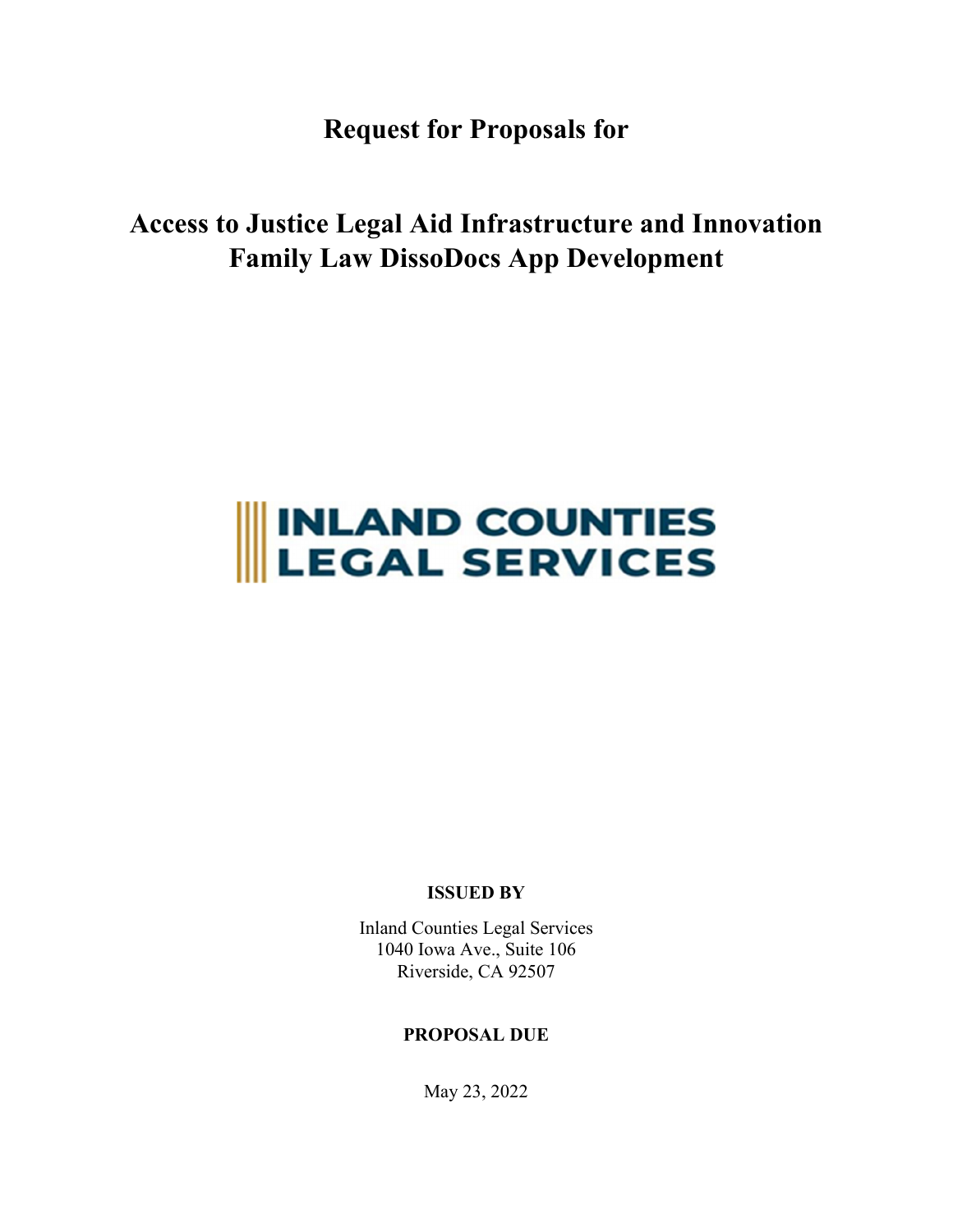#### INLAND COUNTIES LEGAL SERVICES, INC.

# **REQUEST FOR PROPOSALS RFP**

## Access to Justice Legal Aid Infrastructure and Innovation Family Law DissoDocs **App Development**

Inland Counties Legal Services, Inc. (ICLS) is initiating this Request for Proposals (RFP) to solicit responses from vendors interested in converting legal forms and pleadings into interactive Docassemble templates and interviews to be stored and accessed on the Afterpattern (formerly Community Lawyer) website.

#### 1. PURPOSE AND DESCRIPTION:

#### 1.1. Purpose:

ICLS is initiating this Request for Proposals (RFP) to solicit responses from vendors interested in supporting ICLS staff tasked with converting legal forms and pleadings into Docassemble forms and interviews hosted on the Afterpattern website for access by consumers and attorneys in Riverside and San Bernardino Counties in the state of California, and ultimately throughout California. These forms will allow low-income persons and/or attorneys, in an interview format, to complete forms and pleadings for presentation to their local Courts. ICLS's goal is to provide an easy-to-use system of assembling high quality court forms, pleadings, correspondence, instructional and educational materials.

The successful vendor will assist ICLS with the creation and coding of the documents as outlined on Exhibit B.

The successful vendor will support the creation of English and Spanish language computer applications for use on a tablet, computer or smartphone that will automatically generate petitions for dissolutions, responsive pleadings, request for orders, and other family law pleadings. The computer application will be built using the document assembly program Afterpattern. The documents produced may be printed, downloaded or emailed as needed. The Docassemble templates will be hosted by Afterpattern and will be published on their website. The successful vendor will work with ICLS staff and with the Afterpattern technical staff to ensure that the templates and interview content will be easy to modify by ICLS staff.

The successful vendor will provide 50 hours of support to ICLS staff spread over 7 months with a large percentage (approximately 25 hours) of that time being spent in the first two months of the contract. During these two months, the successful vendor will meet with ICLS staff to understand their goals with the Afterpattern project, review and suggest changes to the project plan, provide technical assistance through mentorship to ICLS staff and troubleshooting issues with the creation of the interview content, databases, templates, and issues with third party integration. This will involve working with ICLS staff, Afterpattern staff and other parties.

The remaining 25 hours will be spread across 5 months, with a weekly meeting between the successful vendor and ICLS to troubleshoot any issues with the creation and launch of the project, and to provide ICLS staff technical knowledge about preparing instructions for easy modification of the templates and interview content.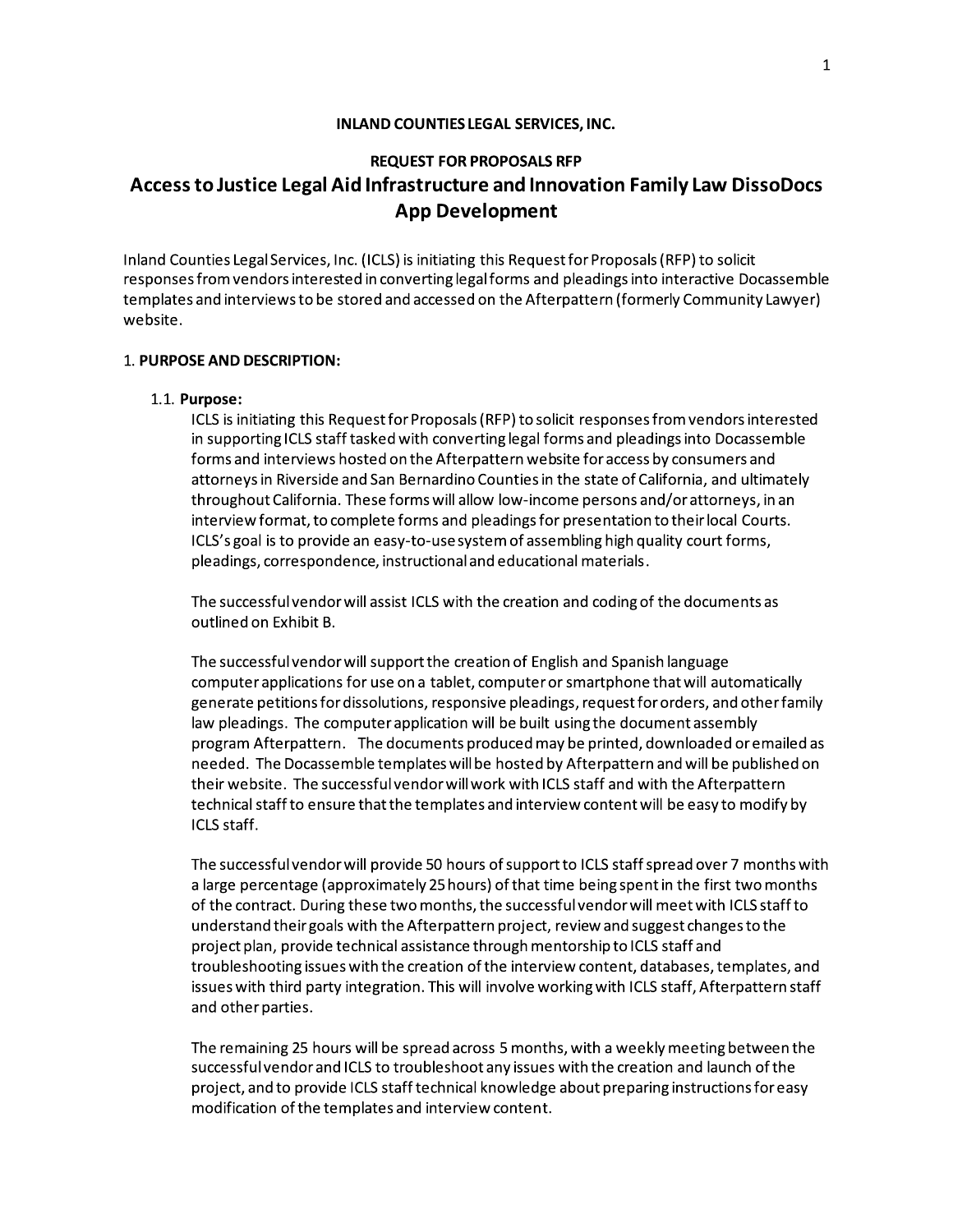#### $1.2.$  Goal:

Our plan is to create a virtual remote office where ICLS attorneys, volunteer attorneys and consumers will be able to prepare forms and pleadings automatically that will be acceptable for use by their local Courts.

Survivors of sexual assault and domestic violence are in considerable need of civil legal representation and assistance navigating the court system. Sexual assault and domestic violence survivors need legal assistance to protect them and their children, to gain financial independence, to maintain safe housing; to secure or maintain their immigration status; and to swiftly access other benefits to ensure their economic stability. In the rural communities that Inland Counties Legal Services (ICLS) serves, ICLS is the primary provider of free legal representation to victims and private attorneys cannot fill the legal need of low-income victims.

As an example of the unmet need, in fiscal year 2019-2020, Riverside County Family Law and Juvenile division there were 24,881 filings, San Bernardino County reported 27,647 filings for the same period. Though dated, in a study published by the Superior Court of California in 2004, 67% of petitioners in family law matters were self-represented. At the disposition stage, 80% of petitioners in dissolutions were self-represented. For calendar years 2019 and 2020, ICLS provided assistance in a total of 662 cases ranging from counsel and advice to full-representation.

To address the unmet needs of self-represented litigants, ICLS will develop a mobile-friendly guided interview that will greatly expedite document preparation for survivors of domestic violence and other persons at various stages throughout dissolution proceedings. The guided interview will be available in both English and Spanish and will be utilized by ICLS staff and advocates, as well as community-based organizations (CBOs) in rural areas of Riverside and San Bernardino counties to gather information, triage, and automate the document preparation process based upon the user's responses. In addition, the app will provide the user with legal information regarding their proceedings as well as next steps in their journey to obtaining a dissolution judgment. The app will also be utilized by ICLS staff and ICLS volunteer attorneys to expedite document assembly upon determination that an applicant is eligible for services. Upon establishing applicant eligibility, a link will be provided so that the applicant may complete the interview on their own.

Additionally, the reduction in time dedicated to preparing documents will allow staff greater capacity to assist additional applicants with family law issues and facilitate private attorney involvement opportunities.

#### 1.3. PRODUCT and Services Required:

The PRODUCT is to meet all the mandatory requirements listed in Exhibit A and B.

- $1.4$ Timeline for Completion: The PRODUCT is to be completed in Tiers as listed in Exhibit B, with final completion by December 31<sup>st</sup>, 2022.
- $1.5$ Payment: Successful bids must be for no more than \$10,000.00. Payment will be made in three installments contingent upon completion of templates and interviews. The first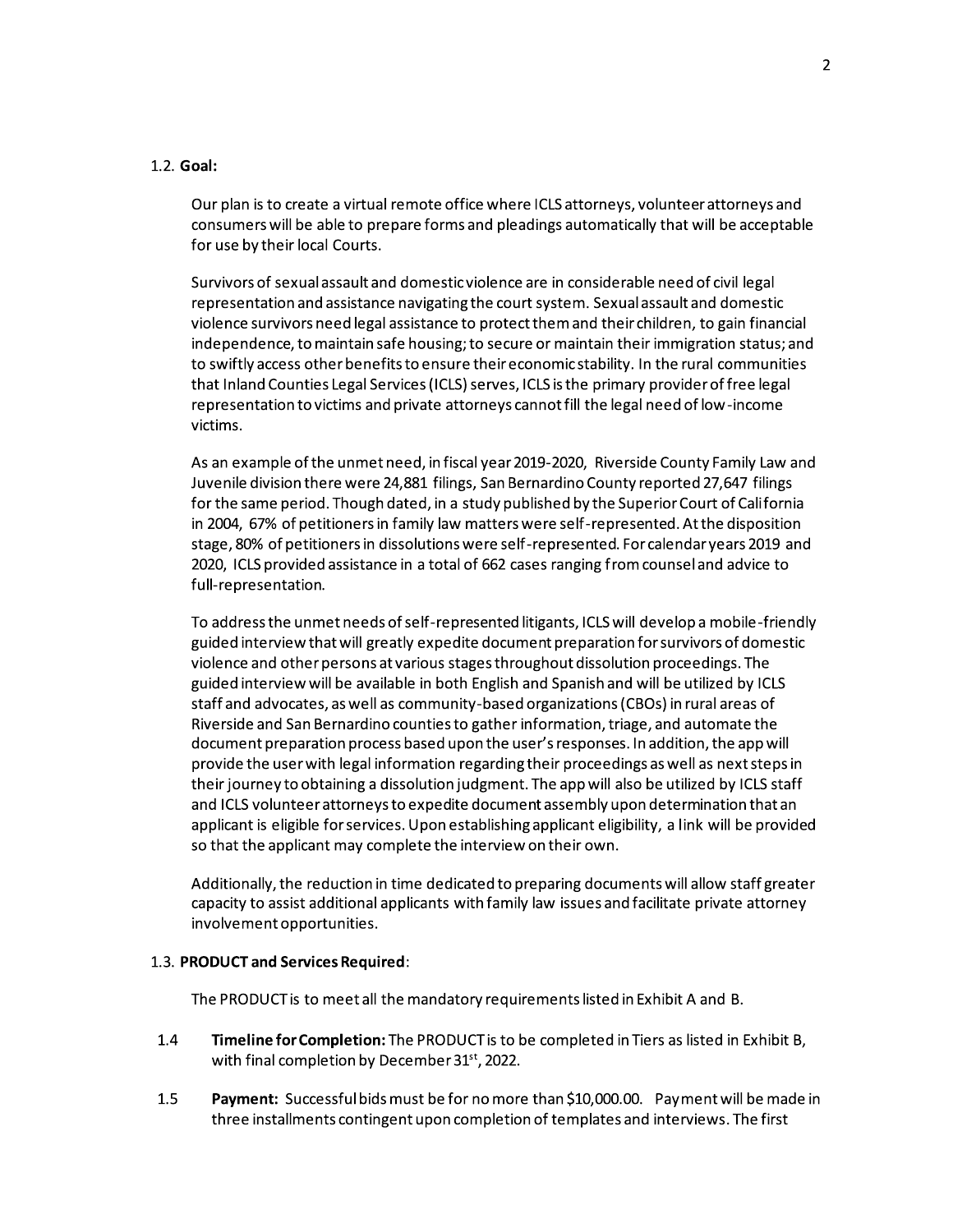installment payment will be made on or before July 31<sup>st</sup>, upon satisfactory completion of the first tier of templates and interviews including their placement on Afterpattern as described on Exhibit B. The second payment will be made upon the satisfactory completion of the second tier of templates and interviews including their placement on Afterpattern as described on Exhibit B. The third and final payment will be made upon the satisfactory completion of the third tier of templates and interviews including their placement on Afterpattern as described on Exhibit B.

#### RFP ADMINISTRATION AND INSTRUCTIONS TO VENDORS:  $2.$

2.1. RFP Coordinator: Upon release of this RFP, all vendor communications concerning this acquisition must be directed to the RFP Coordinator listed below. Any oral communications will be considered unofficial and nonbinding on ICLS. Only written statements issued by the RFP Coordinator may be relied upon.

> Tessie Cross, Deputy Director of Operations Inland Counties Legal Services 1040 Iowa Ave., Suite 106 Riverside, CA 92405 Email: tcross@icls.org Telephone: 888-245-4257 ext. 4524 Cellphone: 909-419-6256

#### $2.2.$ **RFP Schedule:**

RFP released - Friday, May 13th, 2022 Responses due not later than 12 noon PST-Monday, May 23rd, 2022 Evaluation Period - Tuesday, May 24th, 2022 Successful vendor announced - Tuesday, May 24th, 2022

#### 2.3. Work Schedule:

First Tier Guided Interview - June 30th, 2022 Draft of Second Tier Templates and Interviews – September 30th, 2022 Draft of Third Tier Templates and Interviews-December 31st, 2022

- 2.4. Vendor Questions: Vendors must contact the RFP Coordinator by email at the email address listed in Subsection 2.1 above with any questions concerning this RFP.
	- 2.4.1 Pre-Qualification: All bidders must contact the RFP Coordinator prior to submitting a bid in order to be pre-qualified. All initial questions must be accompanied with, at a minimum, the information required in Exhibit A question number 1 in order to be pre-qualified to receive a bid packet and engage in Q&A regarding the bid.
	- 2.4.2 Bid Packets: Vendors who comply with 2.4.1 can engage in Q&A with the RFP Coordinator and will receive copies of all other vendors' Q&A.
	- 2.4.3 All questions subsequent to a vendor's initial question must be asked via email prior to the response due date and time listed in Subsection 2.2 above.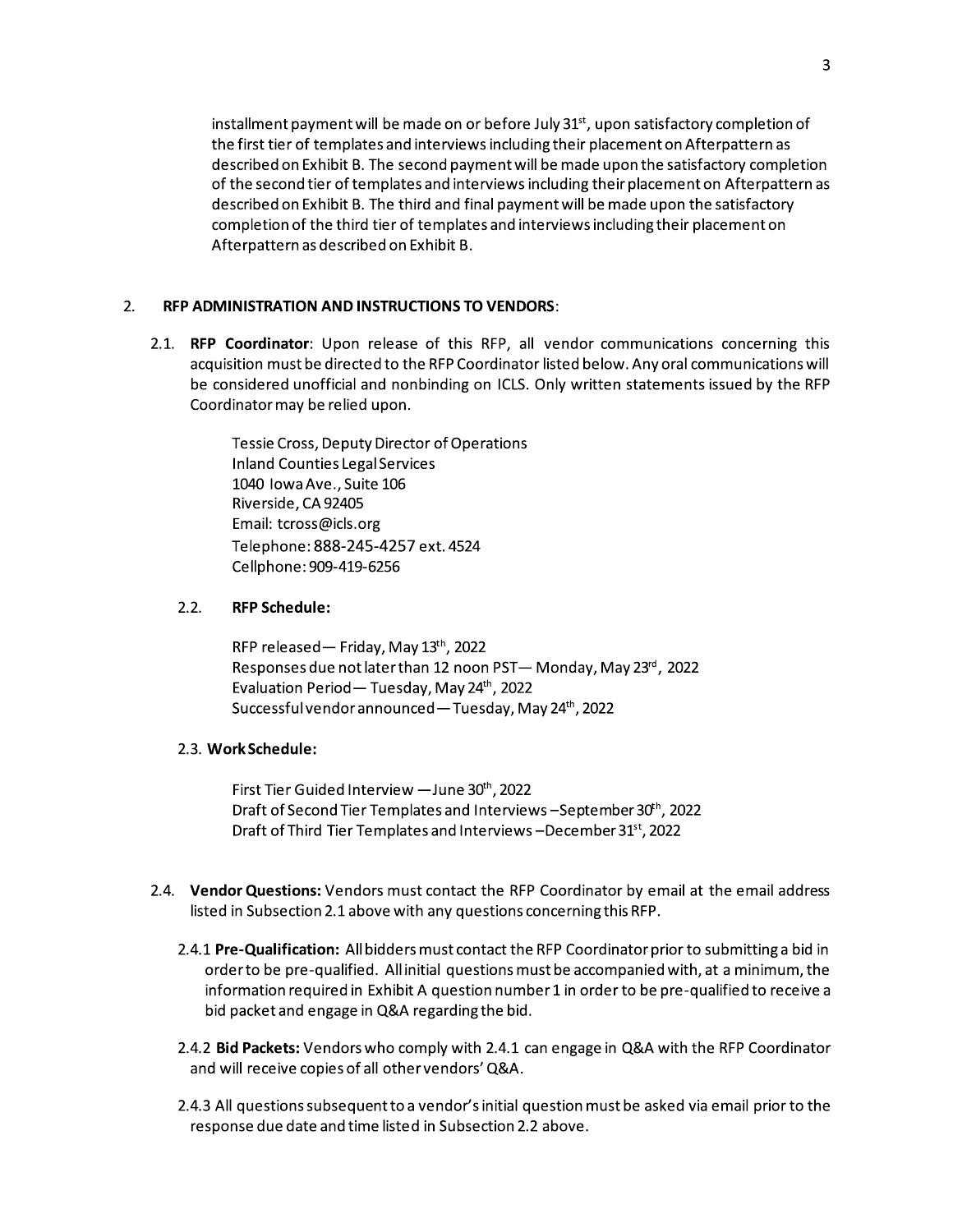2.5. Response Time and Format: The proposal must be sent electronically via email in Adobe PDF format to the RFP Coordinator designated in Section 2.1 of this RFP. The email subject should be clearly marked "ATJ I&I DissoDocs RFP Response".

2.5.1. The vendor's response, in its entirety, must be received by the RFP Coordinator in Riverside, CA, in accordance with the schedule contained in Subsection 2.2 above. Late responses will not be accepted and will be automatically disqualified from further consideration. Vendors should allow enough electronic delivery time to ensure timely receipt of their proposals by the RFP Coordinator. Vendors assume the risk for any email delay problems.

2.5.2. Proposals that exceed 20 pages in length (excluding charts and graphs) will not be accepted. Late proposals will not be accepted and will be automatically disqualified from further consideration.

- 2.6. Response Requirements and Content: Vendors must respond to each question/requirement contained in Exhibit A, Vendor Response. In preparing their response, vendors should restate each requirement and then give their response.
- 2.7. Costs of Preparing Responses: ICLS will not pay any vendor costs associated with preparing responses, submitted in response to this RFP.
- 2.8. Responses Property of ICLS: All responses, accompanying documentation and other materials submitted in response to this RFP shall become the property of ICLS and will not be returned.
- 2.8.1 Proprietary Information/Public Disclosure: All responses received shall remain confidential until the evaluation is completed and the vendor is selected and approved. Thereafter responses shall be deemed public records.
- 2.9. RFP Amendments/Cancellation/Reissue/Reopen: ICLS reserves the right to change the RFP Schedule or issue amendments to this RFP at any time. ICLS also reserves the right to cancel or reissue the RFP. All such actions will be posted on ICLS's website.
- 2.10 Minor Administrative Irregularities: ICLS reserves the right to waive minor administrative irregularities contained in any response.
- 2.11. Inability to Enter Contract: ICLS reserves the right to eliminate from further consideration any vendor that ICLS, because of legal or other considerations, is unable to contract with at the time responses are due in accordance with the schedule contained in Subsection 2.2 above.

#### 2.12. No Obligation to Enter a Contract:

- 2.12.1. The release of this RFP does not compel ICLS to enter any contract.
- 2.12.2. ICLS reserves the right to refrain from contracting with any vendor that has responded to this RFP regardless of whether the vendor's response has been evaluated and regardless of whether the vendor has been determined to be qualified. Exercise of this reserved right does not affect ICLS's right to contract with any other vendor.
- 2.12.3. ICLS reserves the right to permit an interview with any vendor and/or a demonstration from any vendor prior to entering a contract with that vendor. If a vendor declines the request for an interview or demonstration for any reason, the vendor may be eliminated from further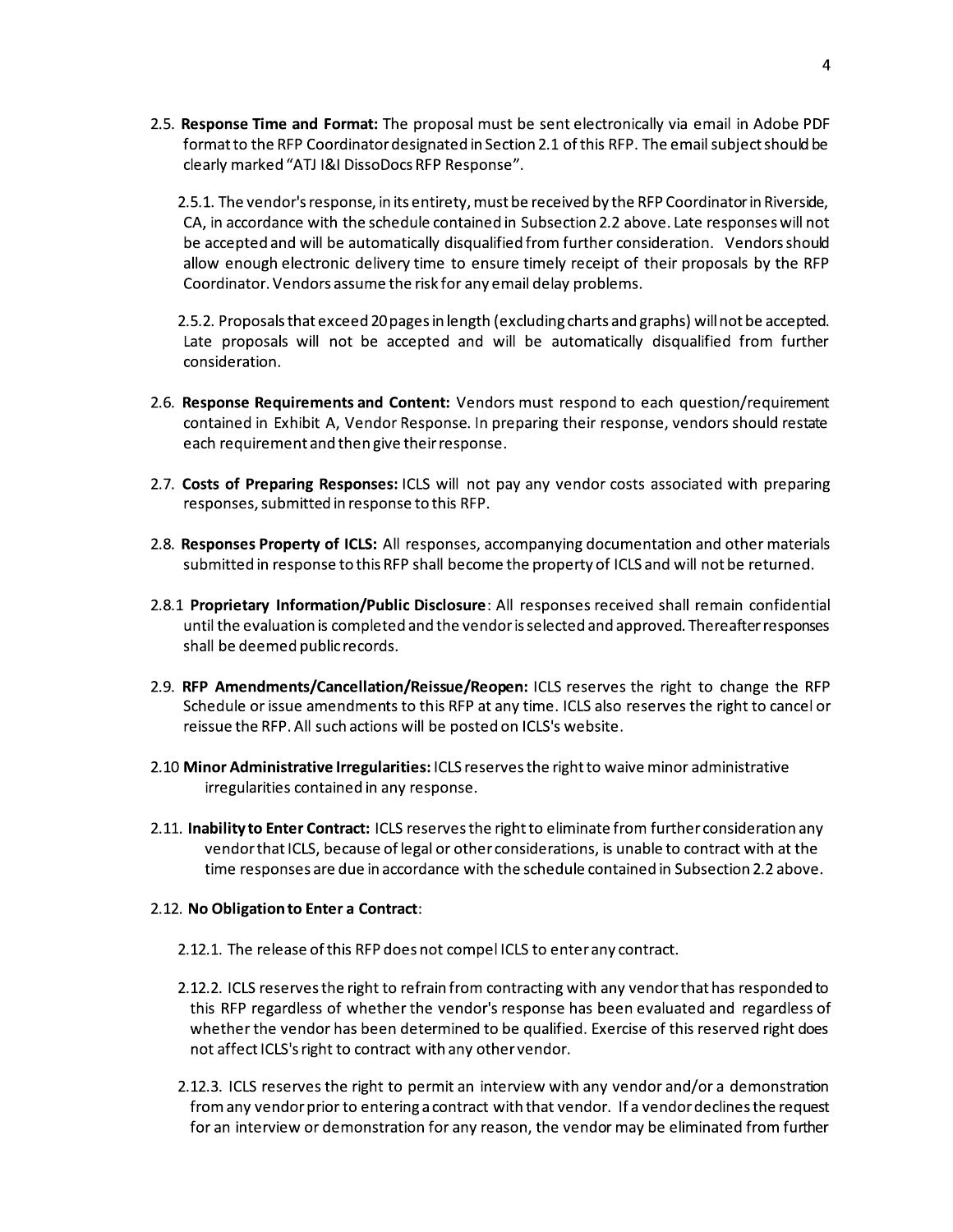consideration.

- 2.13. Multiple Contracts: ICLS reserves the right to enter contracts with more than one vendor as a result of this RFP.
- 2.14. Non-Endorsement: The selection of a vendor pursuant to this RFP does not constitute an endorsement of the vendor's services. The vendor agrees to make no reference to ICLS in any literature, promotional material, brochures, sales presentations, or the like without the express written consent of ICLS.
- 2.15. Contract Payment Limitations: Vendors should anticipate payment at the end rather than the beginning of the invoice period in which they provide services or after they submit any deliverable for which a payment is due.

2.15.1 Indirect Costs Limitations: Vendors' budgets must limit indirect costs to no more than 10% of the total cost of the award.

### **3. RFP EVALUATION:**

- 3.1. ICLS Evaluation Team (Team) of at least two (2) people will evaluate the responses to this RFP. The Team may also consider past contract performance and check references beyond those listed in the vendor's response.
- 3.2. As part of the evaluation process, at the discretion of the Team, vendors may be asked to clarify specific points in their response. However, under no circumstances will the vendor be allowed to make changes to the response.

#### **4. POST EVALUATION**

- 4.1. Notification of Selection of Successful Vendor: The successful Vendor and Vendors whose responses have not been selected for further negotiations or award will be notified via email on or May 24th, 2022.
- 4.2. Contract Award/General Terms and Conditions: The vendor selected to provide application services will be expected to enter into a contract with ICLS on or before May 27th, 2022.
- 4.3 Appeals: Requests to appeal the rejection of a bid must be made to the RFP Coordinator in 2.1 above by email as soon as possible after the announcement of the award.
- 4.3.1 Time is of the essence in requesting an appeal as a contract may be signed prior to the contract deadline in 2.2 above.
- 4.3.2 Compelling Business Reason Requests for an appeal must set out a compelling business reason why the appeal should be considered.
- 4.3.3 Discretionary Consideration: Appeals of bid rejections may be accepted or rejected at the sole discretion of ICLS management.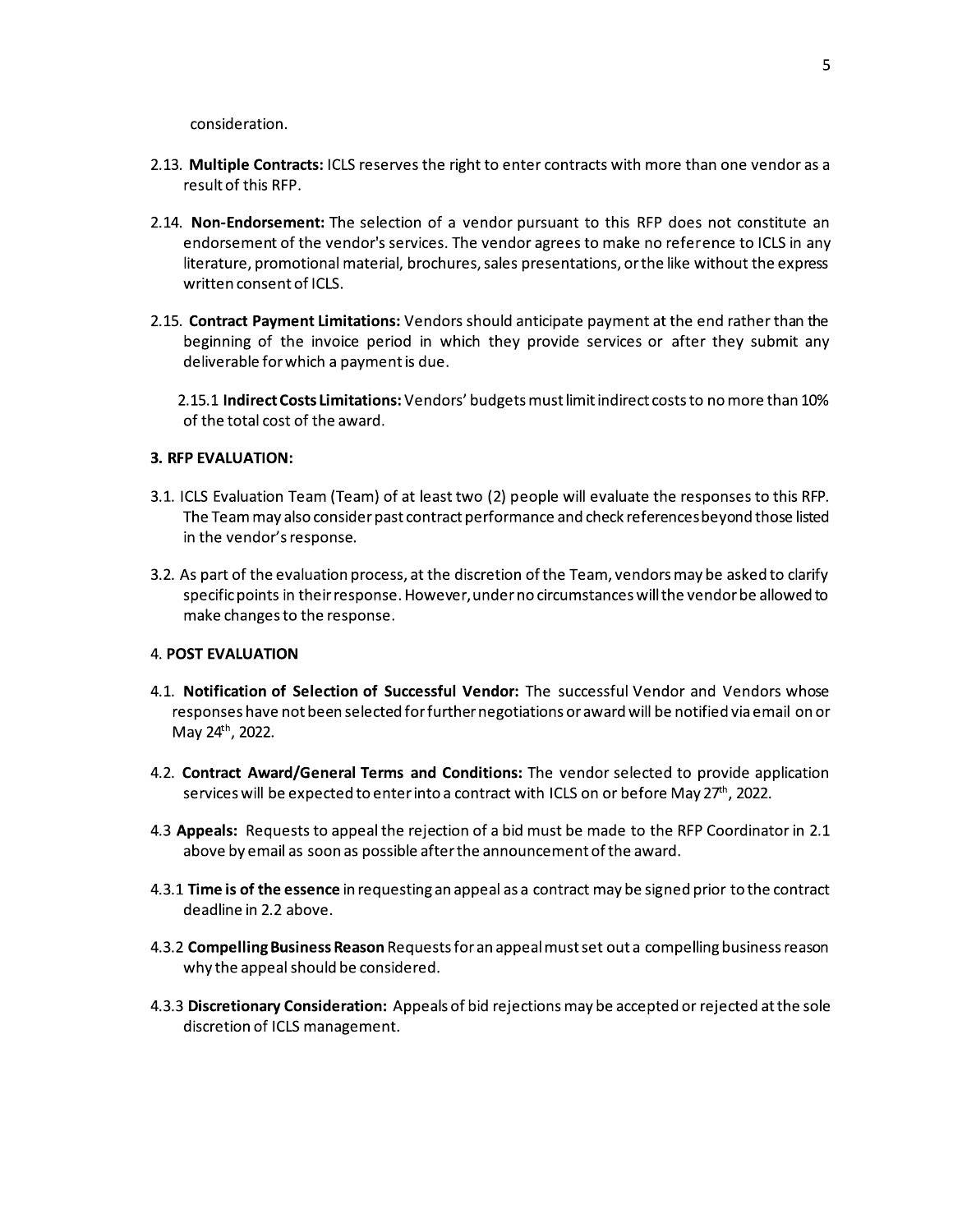## **REQUEST FOR PROPOSALS RFP** Access to Justice Legal Aid Infrastructure and Innovation Family Law DissoDocs App Development

## **EXHIBIT A - VENDOR RESPONSE**

Responses must contain the following information in the following format. Please number your responses to correspond with the information requested here.

1. Vendor's name, address, federal tax identification number or Social Security Number (SSN), Uniform Business Identifier (UBI) number, and a description of the vendor's legal status, e.g., corporation, sole proprietor, etc. Additionally, if applicable, address of corporate headquarters, state of incorporation and business insurance information.

2. Vendor's contact name, telephone number, fax number and email.

3. A statement that guarantees that the response constitutes a firm offer valid for ninety (90) days following receipt, and that ICLS may accept any time within the 90-day period.

4. A statement on whether the vendor or any employee of the vendor is related by blood or marriage or current or former business association to an ICLS employee or resides with an ICLS employee. If there are such relationships, list the names and relationships of said parties. Include the position and responsibilities within the vendor's organization of such vendor employees.

5. State whether the vendor has been a party in any litigation during the past five (5) years, all such incidents except employment related cases must be described, including the other parties' name, address, and telephone number. Present the vendor's position on the matter.

6. Provide two (2) references for programs for other content development projects you have completed. Provide references of customers only of similar size, scope, and service offerings. Please include a phone number or email address of the referenced customer and contact so he/she may be contacted. Also, provide a sample contract or service agreement.

7. Describe how the vendor will work with ICLS staff to develop the content for the forms and pleadings.

8. Describe in detail the project plan and timeline to convert each form listed in Exhibit B. Propose the cost to develop each form and interview on Afterpattern and then publish them in an automated format on Afterpattern. The Afterpattern website can be found at https://afterpattern.com/Each form should also include instructions that are printed at the conclusion of the form and printed with the form.

9. State your assurance that you can meet the schedule of work in 2.3 above and that you agree to have all templates and interviews completed no later than December 31<sup>st</sup>, 2022.